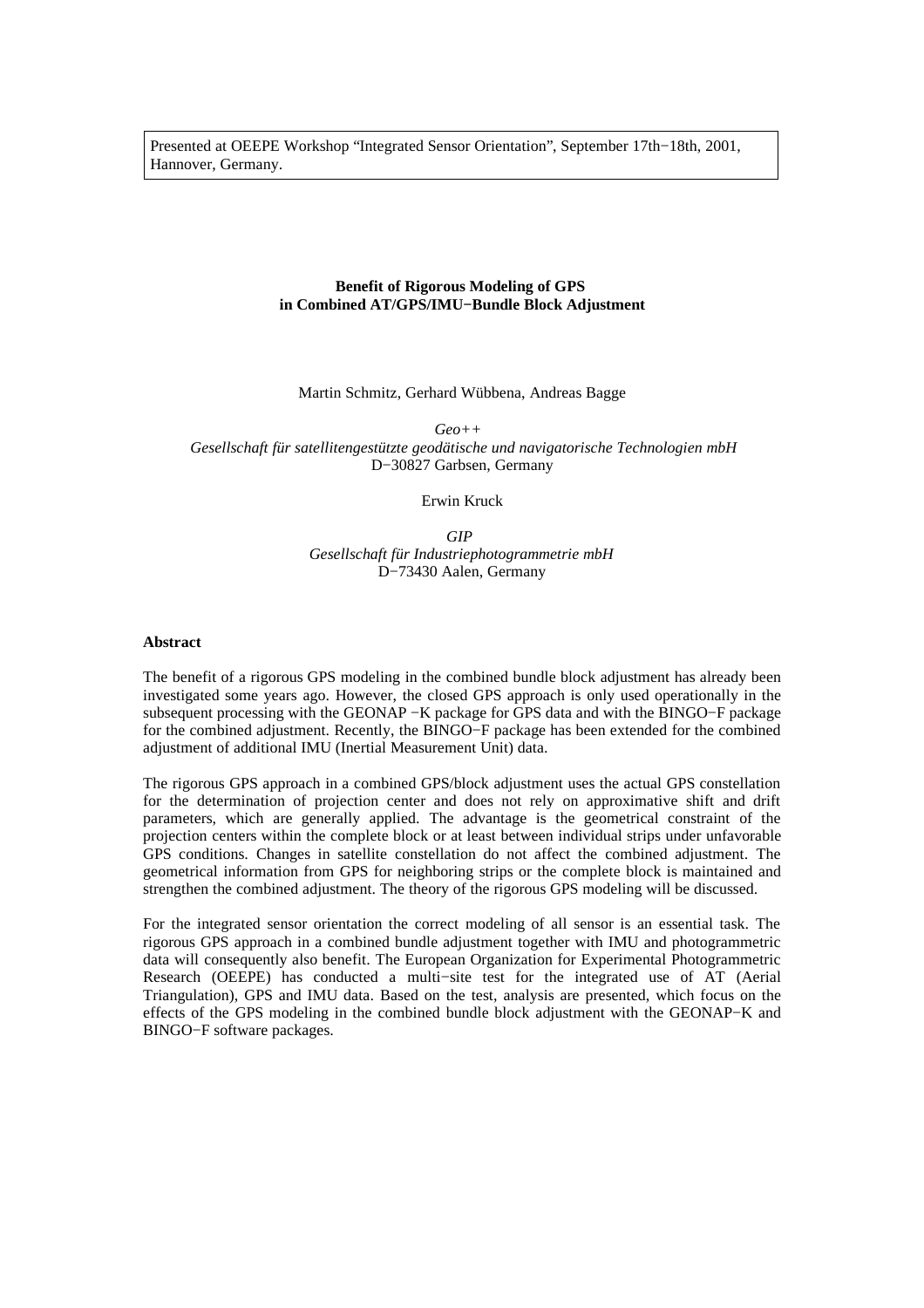#### **1 Introduction**

The integration of the Global Position System (GPS) into photogrammetric projects is commonly applied. Besides GPS navigation and GPS ground control surveys, the major interest is the determination of the coordinates of the projection center as part of the photogrammetric exterior orientation. The combined GPS/block adjustment used for this task is a state−of−the−art technique and is used operationally in aerial triangulation.

A further reduction of costs is expected from the integration of Inertial Measurement Unit (IMU) data to determine the complete exterior orientation including the orientation angles of the camera during aerial triangulation. These new attempts make it necessary to analyze the currently used models of the integrated AT/GPS adjustment.

The current constellation of GPS of 29 satellites tends to neglect remaining problems in the general processing of kinematic GPS data. There are still GPS constellation changes during a flight from strip to strip. The so−called shift & drift approach is often applied in the combined GPS/block adjustment, which has the task to account for systematic GPS errors. Discontinuities in the determined GPS trajectory are caused by constellation changes, while time dependent changes originate from unreliable or false ambiguity resolution. The effects can only be approximated by the shift and drift parameters, while the strips are not too long and the magnitude and variations of the errors are not too high. There exists also a high correlation of the shift and drift parameter with other parameters of interest, which makes it impossible to estimate such parameters correctly.



Figure 1: Data flow of GEONAP−K and BINGO−F (from Kruck et. al. 1996)

A mathematical model performs generally best, if a closed functional relationship is used or remaining approximation errors are small. If the approximation error may reach the magnitude of the actual error component, the individual error must be separated and adequately modeled for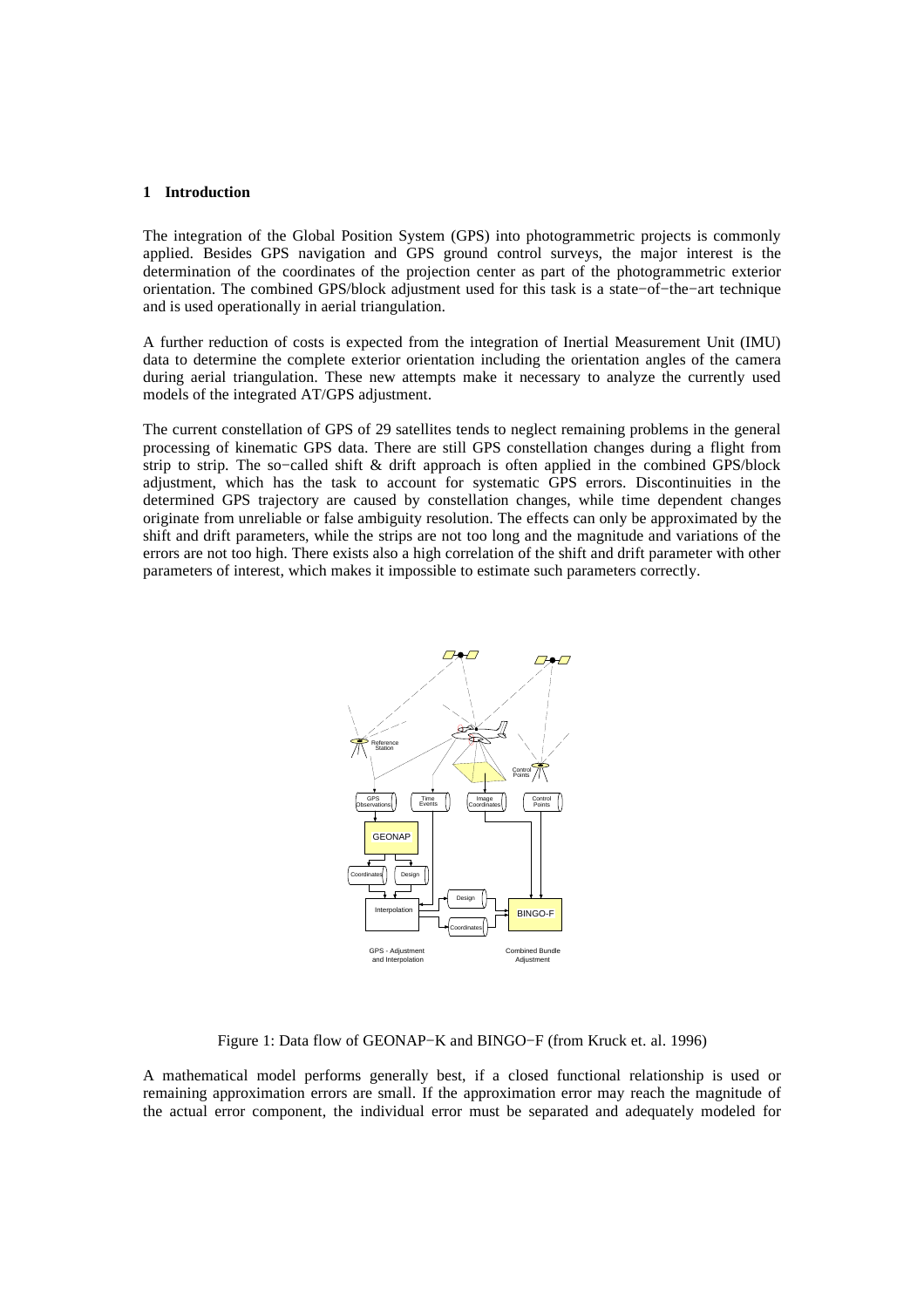highest accuracy requirements. The philosophy of separation error components is incorporated into the rigorous GPS modeling approach in the combined bundle adjustment with the GPS processing package GEONAP −K and the bundle block adjustment BINGO−F.

A rigorous GPS modeling is applied in the combined block adjustment to overcome the approximation of the shift & drift approach and the correlation with other parameters. In addition, the geometric strength of the GPS positions is maintained and the geometric information in the combined GPS/block adjustment is constrained from this fact. The approach is also termed CPAS (Combined Phase Ambiguity Solution) in the combined GPS/block adjustment with BINGO−F. The rigorous GPS model has been described by Kruck et. al. (1996), Jacobsen, Schmitz (1996) and Schmitz (1998). Empirical results are discussed in e.g. Okamoto (1998).

The European Organization for Experimental Photogrammetric Research (OEEPE) has conducted a multi−site test for the integrated use of AT, GPS and IMU data (Heipke et. al. 2000). The original idea of this paper was the description, application and discussion of the rigorous GPS model using GEONAP−K and BINGO−F using the test data. For this purpose, the data including the recorded raw data of all GPS receivers is required. Although, the description and investigation of all available techniques and methods is the goal of the OEEPE test, the necessary data was not accessible through the pilot center. The presented analysis uses the photogrammetric and GPS raw data of the IGI flight from the OEEPE test, which has been provided by IGI. Some analysis are presented from the complete photogrammetric data of the test, but the IMU data are not used. For detail on the OEEPE test, objectives, participants and configuration see Heipke et. al. (2000, 2001).

### **2 Systematic GPS Coordinate Errors**

Static GPS and realtime application of GPS can routinely achieve an accuracy at the few centimeter level, and, for certain applications even well below one centimeter (i.e. Wübbena, Lahr 2000). In contrast to static GPS measurement, no accumulation of measurements is possible in the determination of a kinematic trajectory. Therefore the processing of kinematic GPS station is still a challenging task. The accuracy of kinematic GPS for dynamic application depends on the distance to the reference station, the used observable and also on the processing strategy. In the following, always the highest accuracy requirements for the GPS processing is assumed.

The distance dependent errors are the ionosphere, troposphere and orbits. With increasing distances to the GPS reference station, the reliable ambiguity resolution becomes more difficult. Ambiguity resolution is the key issue to get an accuracy at the several centimeter level. The distance dependent errors can be modeled in the GPS processing package GEONAP−K.

Additional systematic GPS coordinate errors are generally caused in high dynamic kinematic applications by false ambiguity fixing, unresolved ambiguities and changes in the satellite constellation. The quality of the ambiguity resolution is steadily improving, but satellite constellation changes generally occur during a flight. Avoiding a loss−of−signal can be attempted during curve flights of the plane, but signal interruptions are often still present in the data. Automated data reduction in the GPS processing may introduce additional constellation changes not expected from the visibility of satellites at the kinematic station.

The magnitude of shift and drift effects in dynamic GPS applications depends on the actual geometric GPS conditions. The measure for this are the dilution of precision (DOP) values of GPS, which are generally given for geometry, called GDOP, or the position, called PDOP. Values of 3 or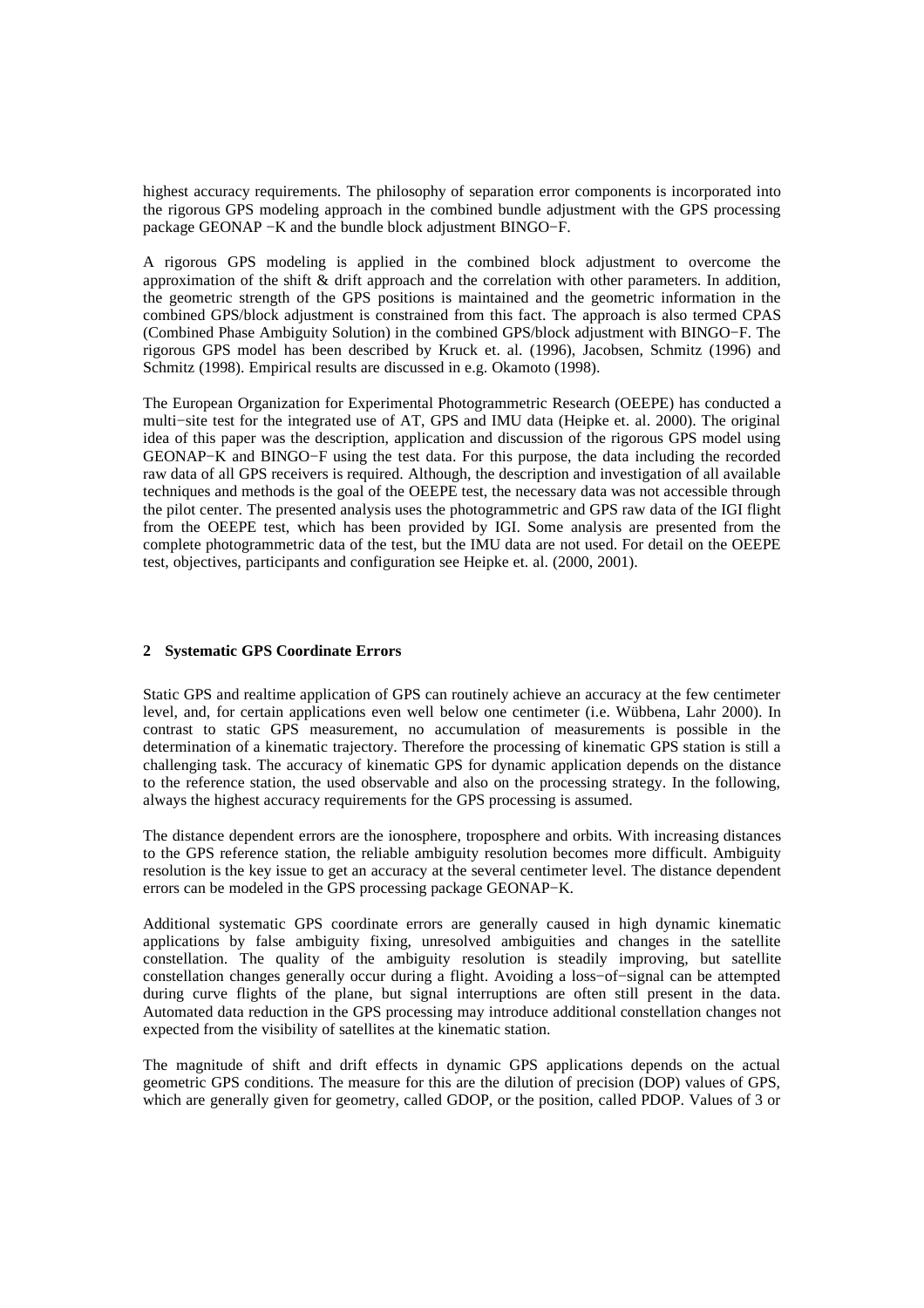less indicate very good conditions. Nowadays, the GPS satellite constellation is mostly favorable, so that the amplification by a poor DOP values is today mostly small. The effect must also be compared with the actual accuracy requirements of the photo flight or the intended accuracy for georeferencing.

Nevertheless, the GPS processing software must be capable to account for all possible error components. GEONAP−K allows a simultaneous multi−station, multi−frequency adjustment of the undifferenced GPS observable, which make the ambiguity resolution and the modeling GPS error components much more flexible. A closed simultaneous adjustment of several reference stations and several kinematic stations is possible, which is ideally suited applied with permanent reference station data. Combined adjustment of single and dual−frequency GPS data allows the ionospheric correction of e.g. a single frequency receiver in the photo flight airplane. Table 1 compares different scenarios of a local reference station, one remote reference station and a reference station network and some options to model systematic GPS errors.

| <b>Kinematic GPS</b><br><b>Processing</b> | local reference station | remote reference<br>station | <i>reference station</i><br><i>network</i> |
|-------------------------------------------|-------------------------|-----------------------------|--------------------------------------------|
| ambiguity resolution                      | possible                | difficult                   | possible                                   |
| distance dependent<br>errors:             |                         |                             |                                            |
| ionosphere                                | ignore, eliminate       | ignore, eliminate           | model, eliminate                           |
| troposphere                               | (model)                 | (model)                     | (model)                                    |
| orbit                                     | (PE)                    | (model, PE)                 | (model, PE)                                |
| remaining systematic<br>effects:          |                         |                             |                                            |
| shift, drift errors                       | (approximate,) model    | (approximate,) model        | (approximate,) model                       |
| costs                                     | high                    | low                         | low                                        |

Table 1: Photo flight configuration of GPS reference stations and comparison of different aspects of processing and costs

The use of a local reference station is favorable for the ambiguity resolution and therefore for the accuracy and simplicity of processing, but it is very cost intensive. The use of remote reference stations, which generally operate permanently, reduce the logistical and operational burden dramatically as well as the cost. However, ambiguity resolution and distance dependent errors increase and degrade the accuracy level. An additional improvement is gained from several reference stations, which can be processed as a reference station network. It is then possible to achieve ambiguity resolution over longer distances, while e.g. applying ionospheric modeling. Orbit improvement techniques can also be introduced in a network, without the delay of precise ephemeris (PE). Some GPS error components may be ignored, but may then introduce addition coordinate errors. The remaining systematic GPS effects cannot be approximated or modeled without any redundant observation and is therefore part of the combined GPS/block adjustment.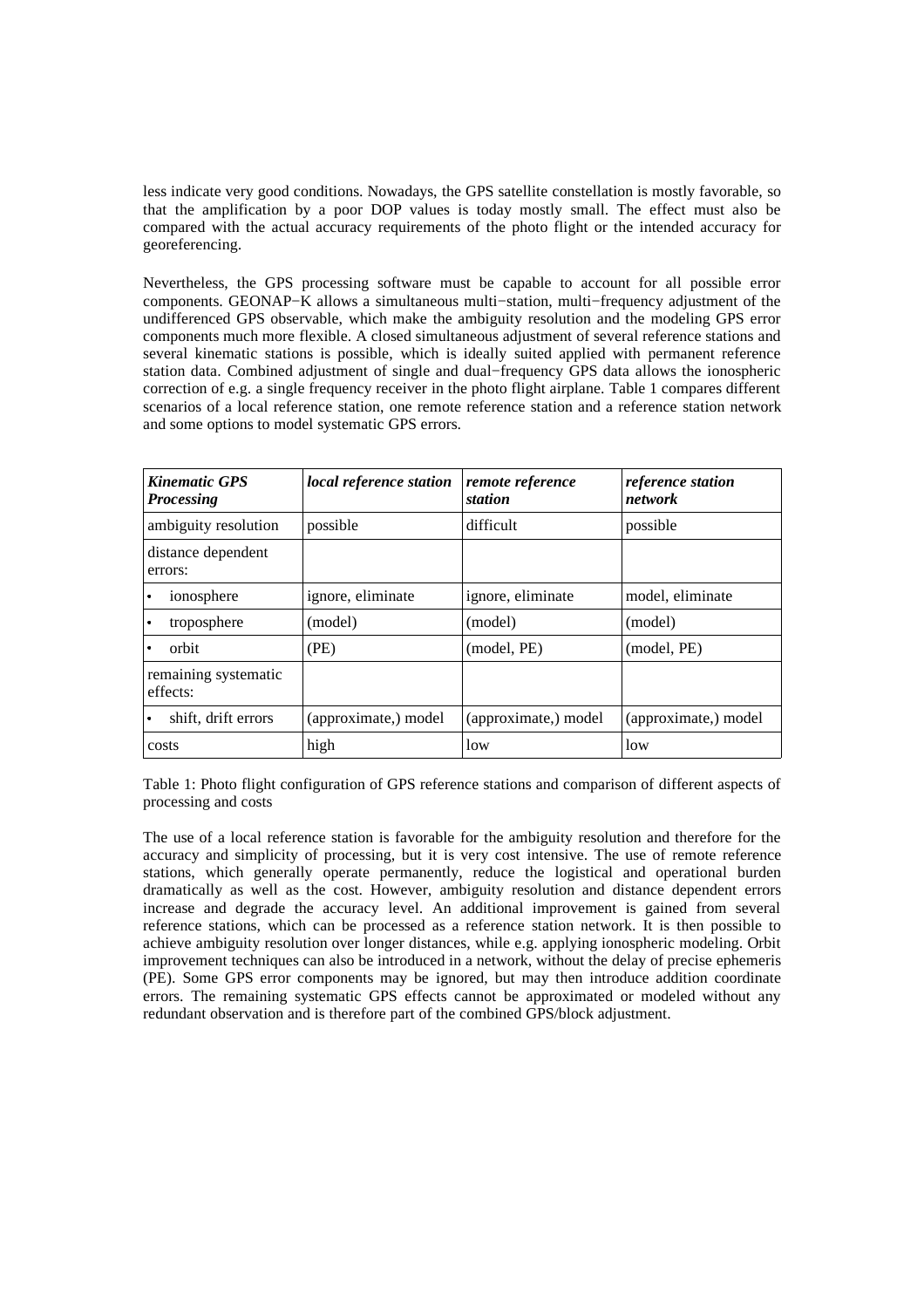# **3 Modeling of Remaining Systematic GPS Coordinate Effects in the combined GPS/Block Adjustment**

It is a common procedure in the combined GPS/block adjustment, to reduce all efforts in the GPS processing and to approximate all systematic GPS errors as a lump sum, while applying shift and drift parameters. The method is often called shift  $\&$  drift approach. This is the false strategy considering highest accuracy by separating and correctly modeling individual error components. To point out the major important aspects, the generally applied approximative shift & drift approach for correction of systematic GPS errors will be discussed in comparison to the rigorous GPS modeling approach.

All distance dependent GPS errors can best be modeled in the GPS processing, exceptionally with a sufficient number of reference stations and an adequate software package. Remaining systematic GPS effects due to the high dynamic photo flight and its presence in the GPS data require an adequate modeling, especially with respect to the combined adjustment of GPS and aerial triangulation.

The basic concept of the shift & drift approach is a linear regression of the systematic GPS effects and errors. The Systematic effects of the GPS coordinates (and often systematic error from atmosphere and orbits) are approximated by constant and time dependent coordinate corrections generally for every strip or simplified for the complete block. It is generally not accounted for effects due to satellite constellation changes in the combined adjustment nor in the GPS processing.

The best choice for the formulation of the combined GPS/block adjustment is the object space. The centered GPS coordinates correspond to the coordinates of the projection center. The coordinates of the external orientation from photogrammetric data can be used as redundant observation in the adjustment and vise versa. The formulation of the combined adjustment in the image space is also used, but has the major disadvantage, that the linear dependence of image coordinates (internal orientation) and projection center (external orientation) are used to express changes of external orientation by changes of the internal orientation in the image space. As a consequence, the separation from other parameters is difficult due to high correlation and is only possible, when it is applied for different time dependent parts of the data set.

When the shift and drift parameters are used strip wise, no geometric GPS relationship between strips exists anymore. Every strip or sub−block with an individual set of shift and drift parameters is completely independent from each other, because the introduced parameters destroy the geometric constraints from GPS. Even neighboring strips or repeated strips are completely independent concerning the GPS data, if individual shift and drift parameters are applied and the GPS position are translocated and scaled.

The systematic GPS errors can generally not be determined from a sub−set of data for a complete trajectory of a moving GPS receiver. Therefore uncertainties will remain, if no adequate modeling or configuration of the photo flight is used. Also the general accuracy requirements must always taken into account for the processing strategy. To be able to control the error behavior of the systematic GPS errors at least one, favorable some ground control points must be available.

## **4 Rigorous GPS Model for Combined GPS/Block Adjustment**

In the following, the rigorous GPS model for the combined GPS/block adjustment is described.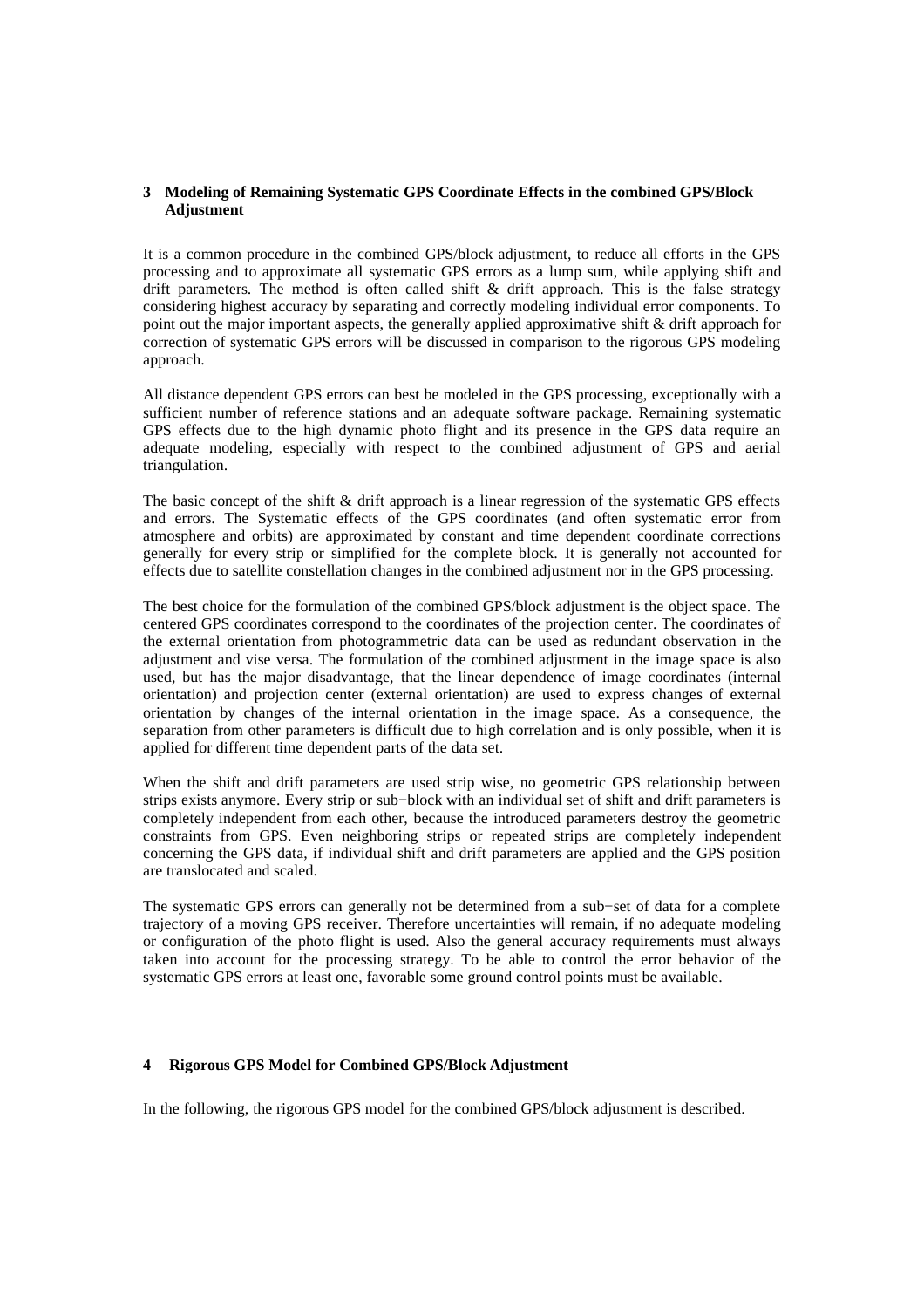The redundant information of the coordinates of the projection center from photogrammetric data and GPS can be used in the combined adjustment. The general distance dependent errors of GPS have been correctly modeled in the GPS processing. Additionally, GPS position correction due to the remaining shift and drift effects are required. A simplified design matrix for a GPS adjustment model can very easily computed from elevation and azimuth of all satellites used for the position estimation in the GPS processing. To estimate a position correction of the GPS trajectory, only the not reliably resolved ambiguity have to be known for every position. Range corrections for these satellites are introduced as unknown into the combined adjustment, which give with the design information a coordinate correction using strictly the functional model of the actual GPS constellation. Reliably resolved ambiguities of the GPS processing are unchanged and are still used for the GPS coordinate correction, but must not explicitly be known.



Figure 2: Principle of rigorous GPS modeling in combined GPS/block adjustment: projection center • AT and  $\nabla$  GPS

The principle of the rigorous GPS model is displayed in Figure 2. The design information actually gives the unit vectors **e** in direction to the GPS satellites i to l. For the unresolved ambiguity term N of satellite j and k, a range correction is then estimated.

The coordinate corrections are computed using design information and estimating the ambiguity terms within the combined GPS/block adjustment. There exists a difference in the datum between GPS and the reference system of the photogrammetric object space. Therefore, a term for a datum transfer is required in addition to the remaining systematic GPS effects. The GPS positions are considered as observations in the combined block adjustment. The complete model for the rigorous GPS modeling in the combined GPS/block adjustment reads:

$$
\mathbf{X}_{\mathrm{p}}^{\mathrm{AT}} \mathbf{I} = \mathbf{X}_{\mathrm{A}}^{\mathrm{GPS}} \mathbf{I} + \mathbf{dX}_{\mathrm{D}} + (\mathbf{Q}\mathbf{A}^{\mathrm{T}}\mathbf{P})\mathbf{I} \times \mathbf{N}_{\mathrm{i}} + \mathbf{R}_{\mathrm{i}} \left(\boldsymbol{\phi}\boldsymbol{\omega}\boldsymbol{\kappa}\right) \times \mathbf{dX}_{\mathrm{A}}
$$

The GPS coordinates  $X_A^{GPS}$  of a position i are transferred to the coordinates of the exterior orientation applying  $X_P^{\text{AT}}$  the eccentricity of the GPS antenna  $dX_A$  with the rotation matrix of the camera  $\mathbf{R}(\varphi \omega \kappa)$ , the datum difference  $d\mathbf{X}_D$  and the position correction of the rigorous GPS model computed from the design (**QA** <sup>T</sup>**P**) and the unsolved ambiguity term vector **N**. The GPS coordinate correction term actually accounts for range correction from the current satellites constellation.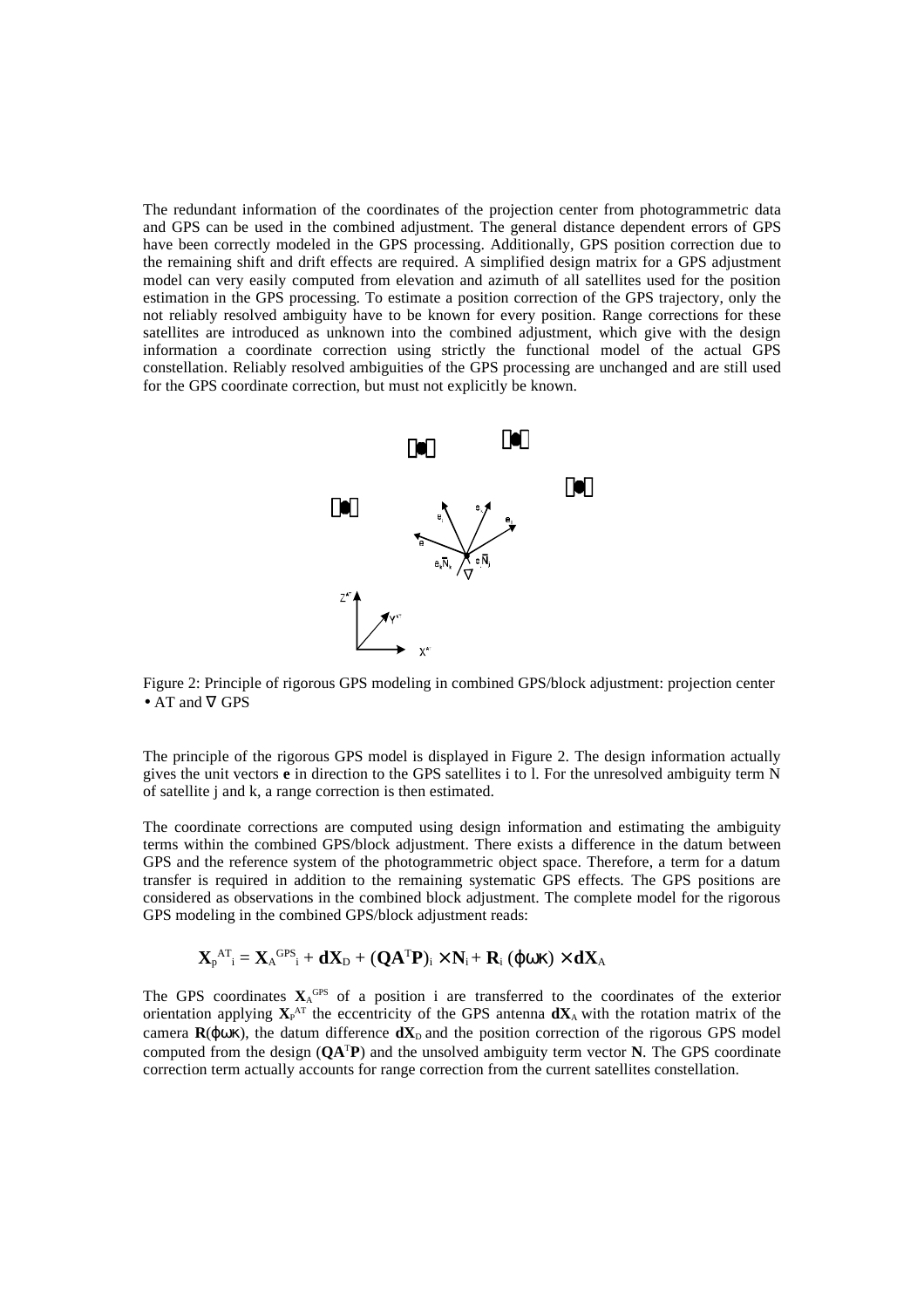Generally, the number of additional parameters for the correction of systematic GPS effects is smaller compared with a shift & drift approach, because not all signals are lost during every curve flight. Hence, only a minimum of required parameters has to be estimated in the adjustment.

The datum difference (datum transformation) can be described as translations only, or can be incorporated with a complete seven−parameter−transformation depending on the actual data set. The orientation angles ϕωκ are used from the exterior orientation or from an IMU data, to reduce the GPS positions given for the antenna phase center to the photogrammetric projection center. In modern systems also the crap angle is measured and can correctly applied.

The complete GPS design information for a rigorous modeling is accessible by elevation and azimuth of the GPS satellites used for the GPS position computation. Additionally, a book keeping of GPS ambiguity terms and their state (fixed or unfixed) is required. The actual vector **N** contains only a counter and a sign to indicate the state. Both information are at hand during the GPS processing. They must be available to estimate coordinate correction in a combined GPS/block adjustment and define the interface between GPS and block adjustment. The GEONAP−K GPS processing package uses undifferenced GPS observable, which makes the handling and processing of the design and ambiguity data very easy. For the use in the block adjustment the design information and the coordinates must be interpolated to the actual event of the photo.

#### **5 Geometric Strength and Parameter Separation through Rigorous GPS Model**

GPS gives absolute positions with very high relative accuracy between positions. Therefore the GPS positions can introduce geometric information between individual strips of the complete block. This geometric information is only available, if an adequate model is used. As already pointed out, the very essential geometric information is destroyed by multiple shift and drift parameters in the combined GPS/block adjustment.

The geometric constraints through the rigorous GPS model allows the reduction of ground control points and it is not necessary to have cross strips for the block. The shift & drift approach requires cross strips to overcome the loss of the geometric information inherent in GPS. Even the reduction of side lap is feasible for the rigorous GPS modeling.

The correlation between the interior orientation, namely the focal length and the coordinates of the principal point, datum transformation parameters and shift parameters is very high. Some block adjustment packages even use this high correlation to model systematic GPS errors in the image space instead of the actual object space.

The shift and drift parameters must be distinguished from the transformation parameter between the local coordinate system and the satellite reference system. It is essential to determine the transformation parameters for the block. Shift parameters applied to a complete block and translations of a datum difference cannot mathematical be separated.

From the high correlation of parameters, shift parameters can also not distinguished from changes of the interior orientation. However, the rigorous GPS approach can separate such error components as the model using the actual satellite constellation and in particular the introduced coordinate corrections due to unresolved ambiguities is different compared to the photogrammetric parameters of the image space.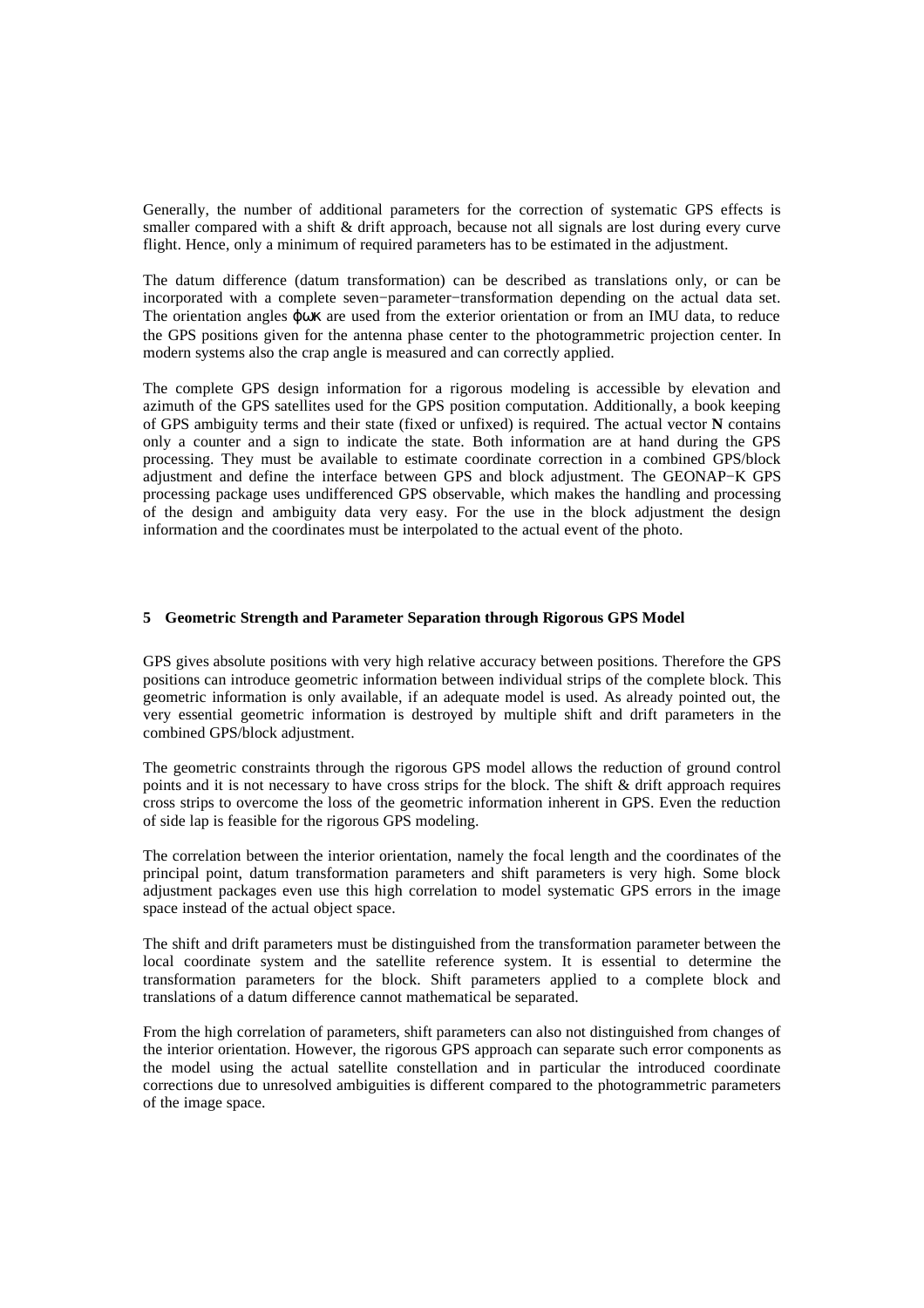The correlation between the principal coordinates of the interior orientation with the horizontal component of the GPS positions is getting higher for vertical photographies and hence for a flat terrain. Empirical analysis show, that almost no correlation between these parameters exists in the rigorous modeled GPS/block adjustment. Therefore, the rigorous GPS approach is independent of the topology of the actual terrain.

To get the best geometric condition in the combined GPS/block adjustment, the high relative accuracy of the GPS position has to be maintained. The modeling is independent on the length of the strips and the magnitude and variations of the errors. This is a major aspect of the rigorous GPS modeling approach.

### **6 Rigorous GPS Modeling Using OEEPE Data Set**

Photogrammetric data and GPS data of the IGI photo flight, which is part of phase I, system calibration and direct georeferencing of the OEEPE test, is used. The GPS conditions during the photo flight were in some parts unfavorable, because the weather condition did not allow the flight according to the intended mission planning. The positioning quality of GPS derived from the actual used satellite constellation in the kinematic GPS processing varies from PDOP 1.2 to 4.9.

The GPS processing is based on data from three reference stations (fred, rade, moss) and the kinematic station (figi). The network of reference station gives redundancy, better availability and allows enhanced processing for ambiguity resolution and distance dependent GPS error. The trajectory has been computed in the ETRF89 datum defined by the coordinates of station fred. The coordinates of the GPS antenna were transferred into the UTM projection on the WGS84 ellipsoid and interpolated for the recorded event times of the photos. The uncertainty of the GPS position at the stage of the combined adjustment consists of several different parts. These are the GPS processing, the time synchronization of events and the interpolation. While the accuracy of the processing is in the order of 0.05−0.10 m, the accuracy of the events is only 0.5 ms. From the velocity of the airplane of ca. 100 m/s during the flight, an uncertainty of up to 5 cm results from the time synchronization. The interpolation error is expected to be small due to the overall recording interval of 2 Hz for the GPS data. The eccentricity of the GPS antenna is applied in the block adjustment, because the additional orientation information from AT or IMU can be applied. The eccentricity vector is generally assumed to be precisely known. The datum transformation can approximately done in a first step before the combined adjustment. The local datum differences are best estimated in the combined GPS (block adjustment itself having generally additional data.

Figure 3 shows the available satellites from the original recorded RINEX data on three reference stations and the kinematic station, as well as the actual used satellites of the kinematic station.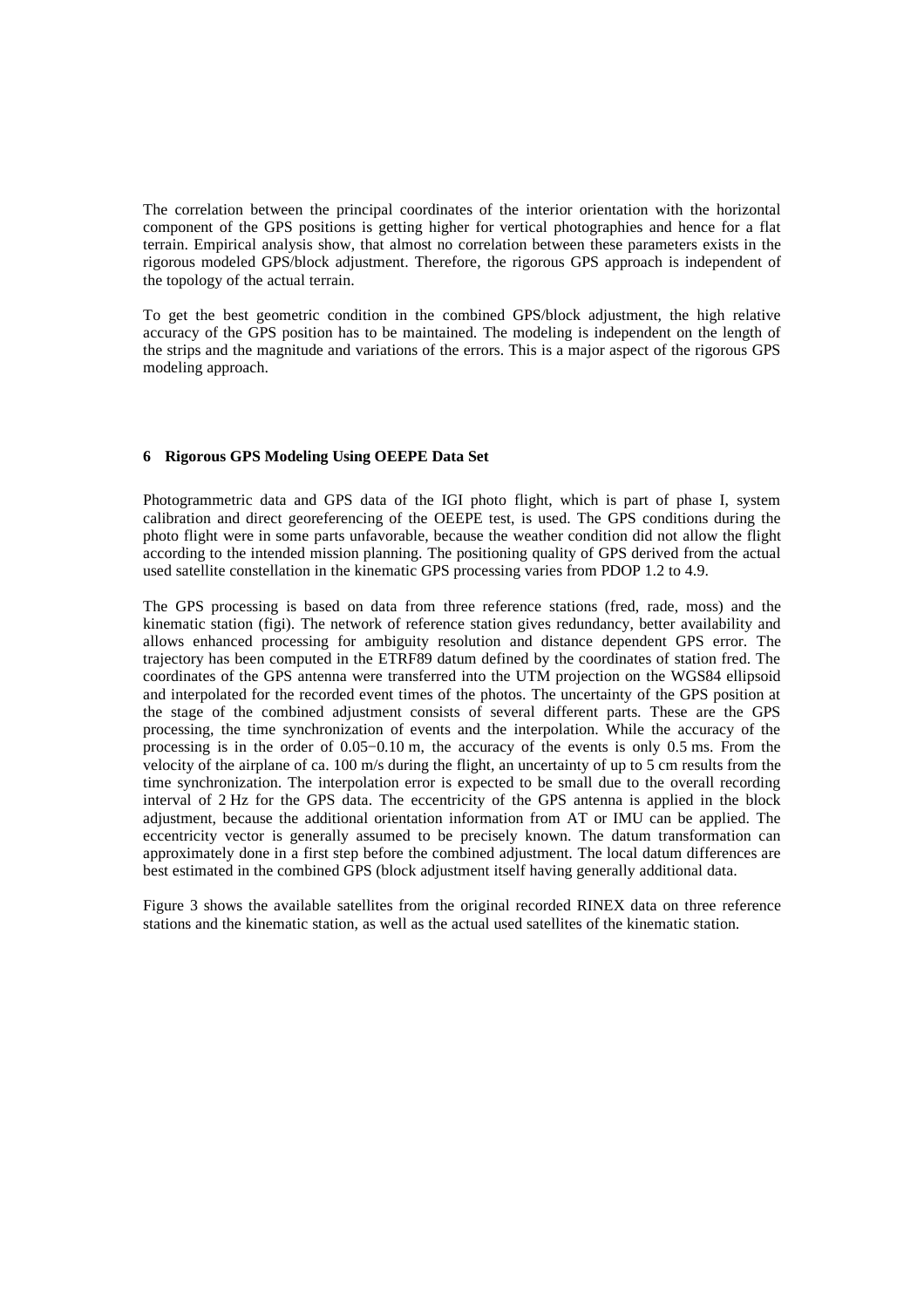#### SV Availability RINEX/Processing



Figure 3: GPS satellite constellation and strips

Absolute results from the combined processing with GEONAP−K and BINGO−F cannot be presented from the present data, because independent check points are not published in phase I, calibration photo flights and georeferencing. Therefore, a kind of extended data set is used in one adjustment, which consists of available data from both companies participating with a GPS/IMU system in the OEEPE test. According to phase I, the exterior orientation may be estimated from these calibration data sets.

The analysis of the complete IGI block applying the rigorous GPS model (CPAS) show in some parts of the block very large misclosures. There are obviously systematic effects in the residuals of the projection center as shown in figure 5. The effects cannot be eliminated with a complete self− calibration of the camera and additional parameters. Therefore some detailed analysis of the GEONAP−K processing and the estimated coordinates were executed, which showed no errors or causes from the GPS data or processing. Investigations concerning any problems in the determination of image coordinates had also no result.

The residuals of the IGI block apparently originate from the coordinates of the principal point of the camera. This became obviously after numerous analysis and investigation of the photogrammetric data, also together with other researchers (Cramer 2001). The capability of the rigorous GPS model approach to separate between individual parameters of interest is used to determine corrections for the principal point. The systematic effects of figure 4 disappear completely after applying different camera parameters for parts of the block (see table 4). There are major differences especially in the y−component of the principal point, which are high significant considering the standard deviation. Afterwards, the complete block does not show any significant residuals (figure 5).

For verification of this findings, all four individual block provided in phase I (calibration flight 1:5000, calibration flight 1:10000, block and strip) of both companies are processed as a free network with self−calibration of the principal point. Table 3 shows the variations of the principal point for several different adjustment strategies in the block adjustment. The standard deviation indicates, that the corrections of the principal points are not significant. However, there is a general trend, which agrees with the results of table 2.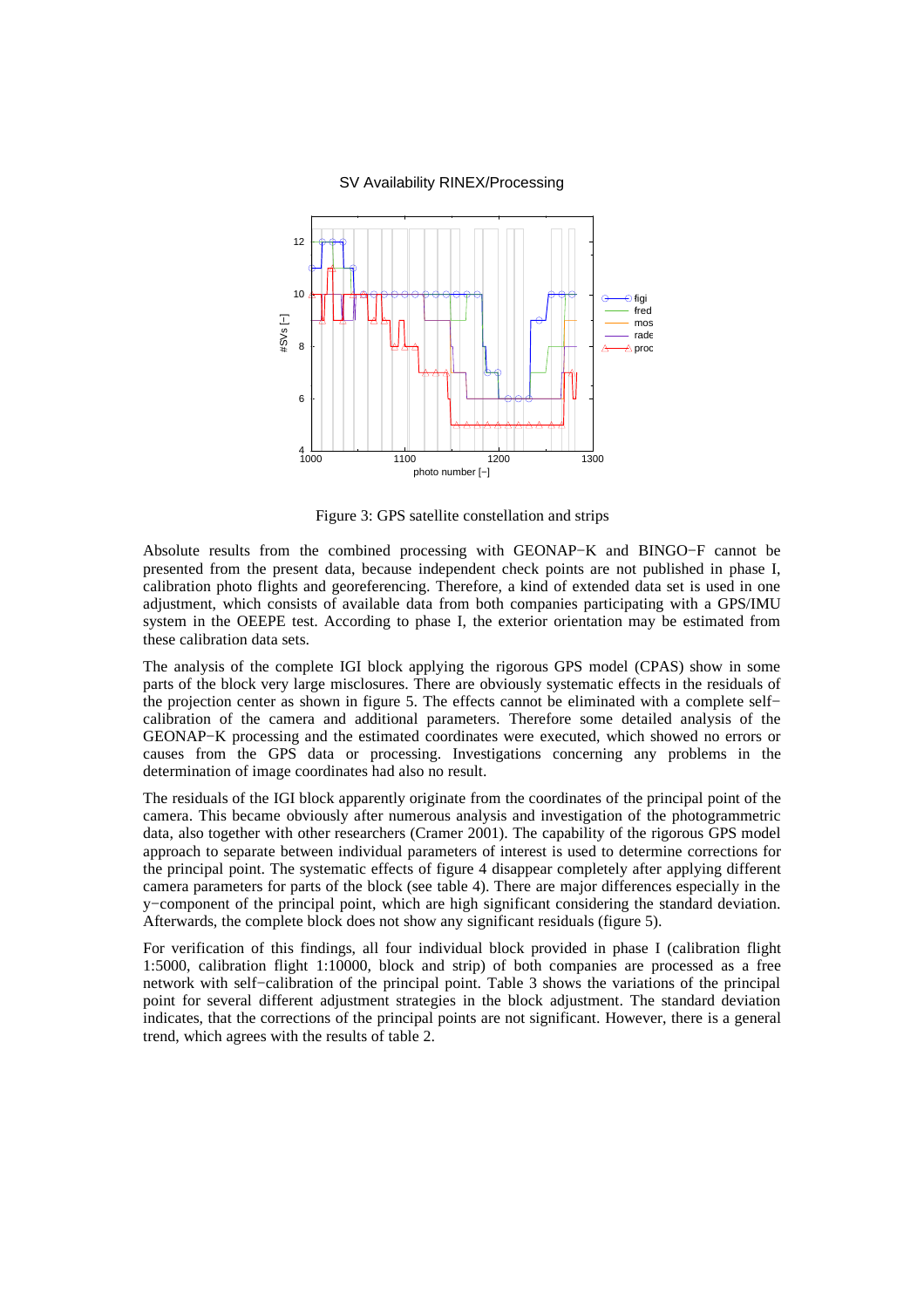| <b>Block Name</b>                               | xH'     | vH'     | S x H' | $S \nu H'$ | <b>Remarks</b>                       |
|-------------------------------------------------|---------|---------|--------|------------|--------------------------------------|
| $C1 - CPAS$ adjustment<br>with 3 camera numbers | $+3.9$  | $-12.8$ | $+1.2$ | $+1.2$     | Cam1                                 |
|                                                 | $+11.0$ | $+12.7$ | $+2.3$ | $+2.4$     | Cam2                                 |
|                                                 | $+10.2$ | $+7.9$  | $+3.4$ | $+3.4$     | Cam <sub>3</sub> : Cass <sub>2</sub> |

Table 2: Estimated principal point xH', yH' and standard deviation from combined GPS/block adjustment with ground control points

| <b>Block Name</b>                                  | xH'     | yH'     | S x H'  | S yH'   | <b>Remarks</b>                               |
|----------------------------------------------------|---------|---------|---------|---------|----------------------------------------------|
| $C1$ – part of block,<br>divided by used cassette  | $-5.9$  | $-0.8$  | $+10.5$ | $+11.4$ | Cam1: Cass1                                  |
|                                                    | $+0.1$  | $+13.3$ | $+22.4$ | $+23.9$ | Cam2: Cass2                                  |
| $C1$ – complete block,<br>divided by used cassette | $-1.0$  | $-8.9$  | $+5.0$  | $+5.1$  | Cam1:<br>$\text{Cass1: } 202 \text{ photos}$ |
|                                                    | $-11.2$ | $+7.7$  | $+19.2$ | $+21.1$ | Cam2:<br>Cass2: $15$ photos                  |
| $C1 - all photons$                                 | $-0.1$  | $-6.6$  | $+4.7$  | $+4.8$  | Cass1: 202 photos<br>Cass2: 15 photos        |
| $C1 - calibration$<br>1:5000/1:10000               | $+1.6$  | $-10.3$ | $+5.5$  | $+5.5$  | Cass1: all photos                            |
| $C1 - Block + String$                              | $-2.1$  | $+5.1$  | $+8.6$  | $+9.2$  | Cass1: 54 photos<br>Cass2: 15 photos         |

Table 3: Estimated principal point xH', yH' and standard deviation from free network bundle block adjustment, IGI data, company 1

| <b>Block Name</b>                    | xH'     | vH'     | S x H' | $S \nu H'$ | <b>Remarks</b> |
|--------------------------------------|---------|---------|--------|------------|----------------|
| $C2 - all photons$                   | $+11.3$ | $+18.8$ | $+4.5$ | $+4.7$     |                |
| $C2 - Calibration$<br>1:5000/1:10000 | $+14.0$ | $+20.9$ | $+6.1$ | $+6.1$     |                |
| $C2 - Block + Strip$                 | $+19.7$ | $+22.9$ | $+7.4$ | $+7.8$     |                |

Table 4: Estimated principal point xH', yH' and standard deviation from free network bundle block adjustment, Applanix data, company 2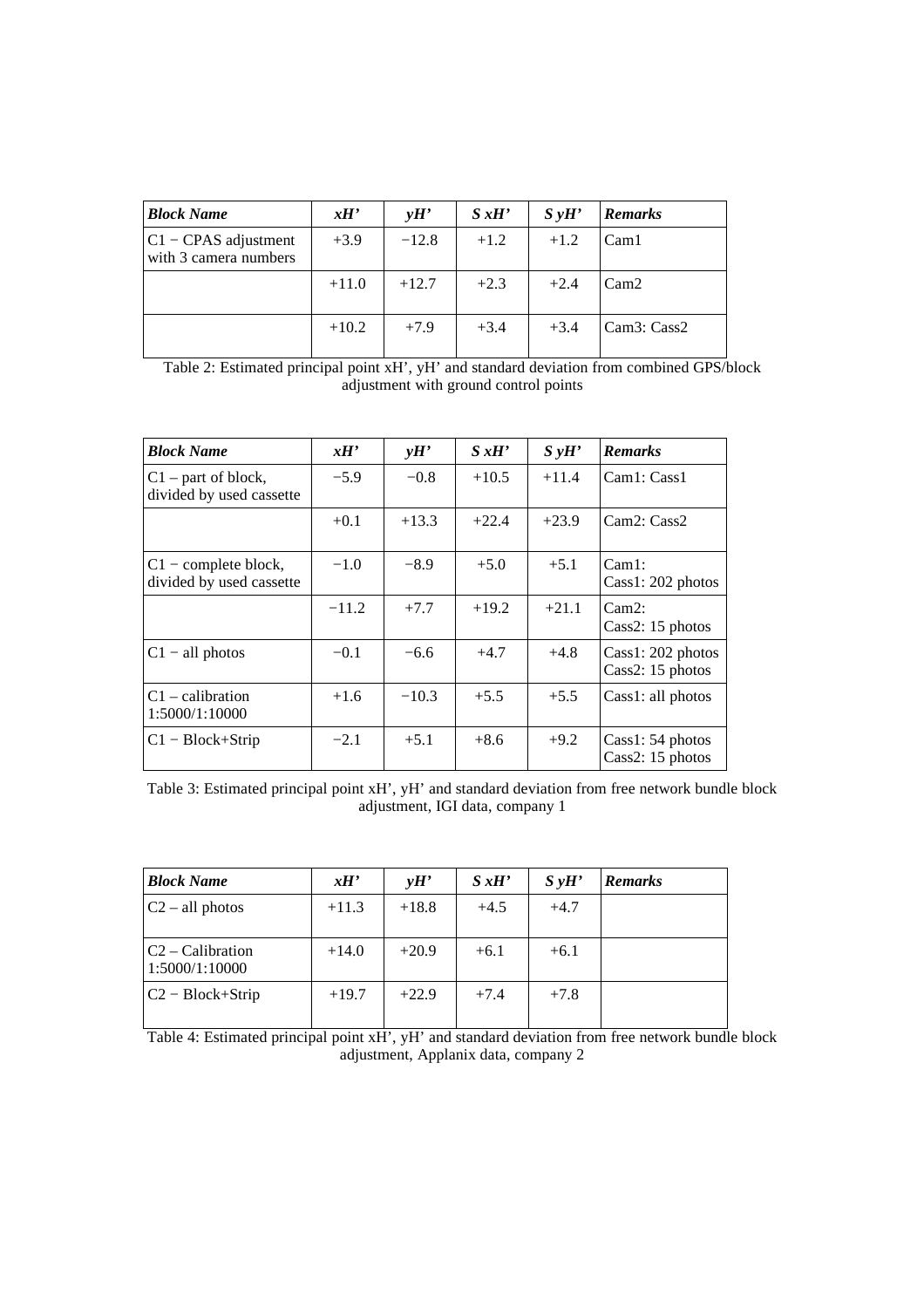

Figure 4: Section from the complete IGI photo flight with large systematic effects (horizontal and vertical residuals, small vectors indicating flight direction), units are mm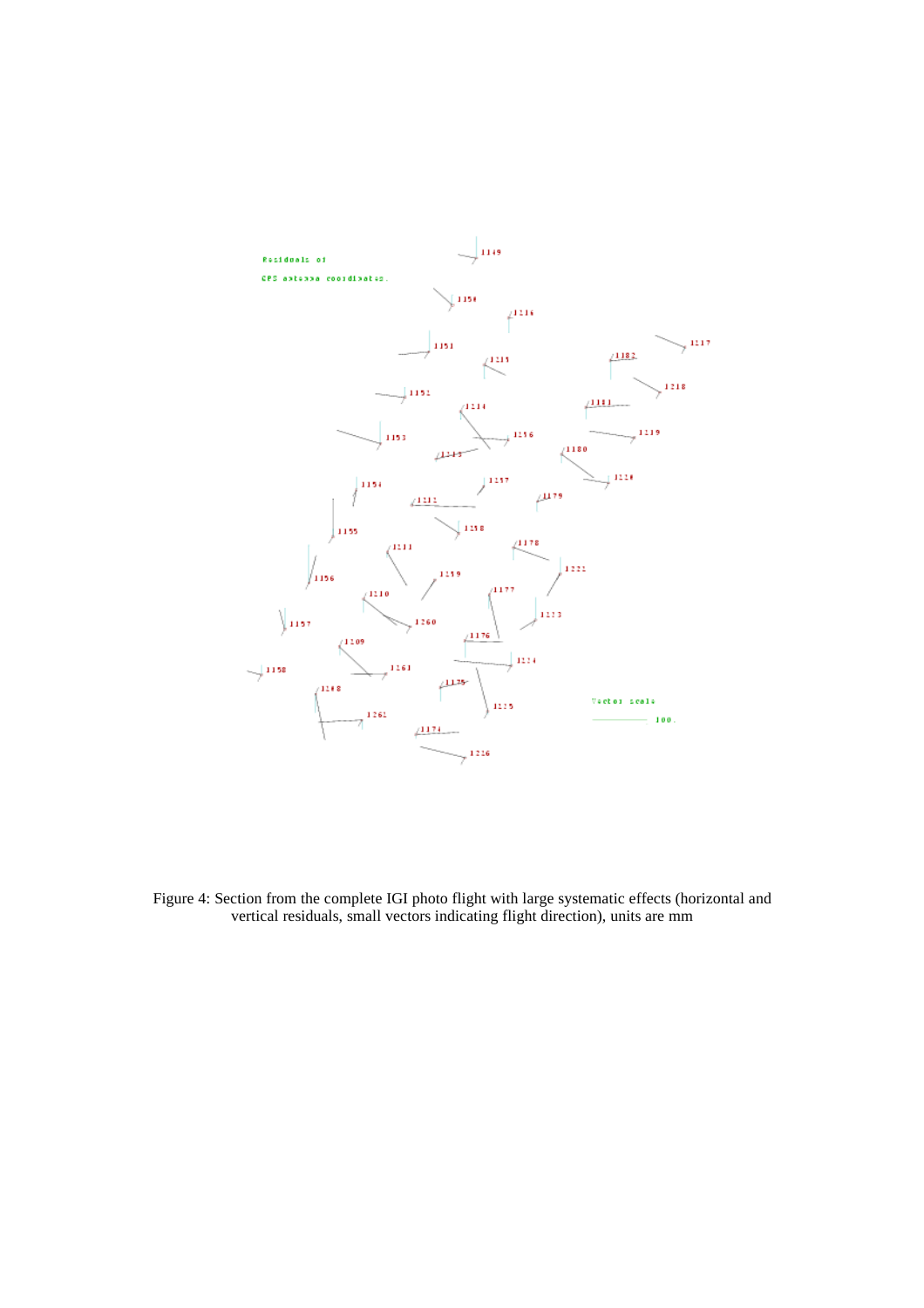

Figure 5: Complete block of IGI photo flight (horizontal and vertical residuals, small vectors indicating flight direction)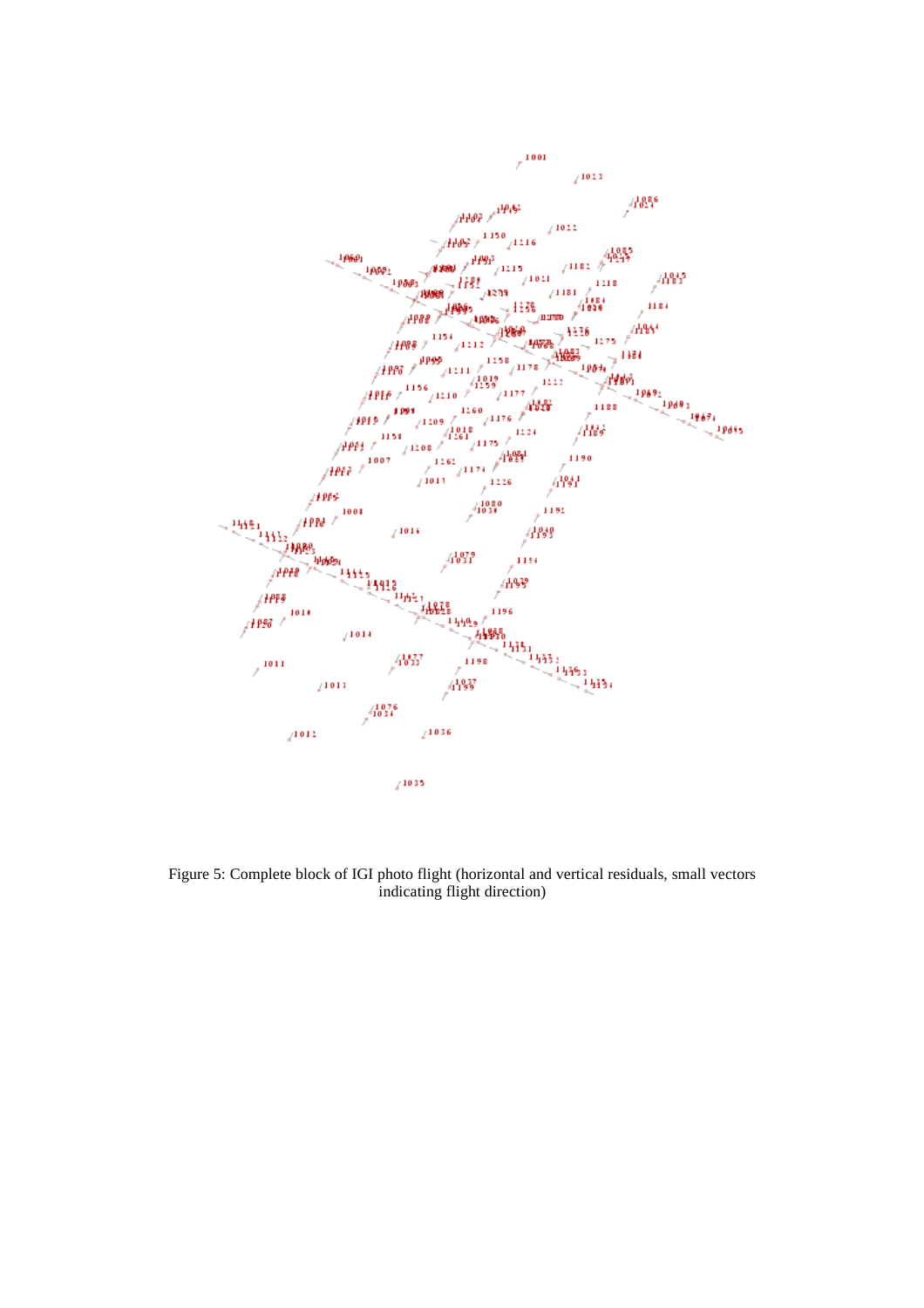Table 4 shows the variations of the principal point for several different adjustment strategies in the free network block adjustment of company 2. The principal point is significantly determined and is verified within the different block configurations.

Generally, comparable misclosures are present in the processing of the complete Applanix block using the provided GPS coordinates for the projection centers (not shown). However, the residuals vanish after introducing one set of unknowns for the principal point of the camera in the adjustment. For the size of the principal point corrections see table 4. The processing and comparison with the rigorous GPS model was not possible, because the GPS raw data were not available.

While the principal point of the IGI block shows again large differences (table 3), the principal point of the Applanix block is stable (table 4). In the free network processing only the photogrammetric data is used. Hence, the GPS/IMU processing results of IGI and Applanix do not have any influence on the results.

The selection of the partial blocks is somehow arbitrary, leading to the not solvable question of the adequate choice for the determination of the different locations of the principal point. Some processing results even indicate, that for some part of the block the differences in the principal point coordinates are much higher.

## **7 Benefits of Rigorous Modeling of GPS**

The benefits of coordinate corrections from the rigorous GPS modeling in the combined GPS/block adjustment have been discussed in the previous chapters. The restriction in the available data made absolute results using independent control points not yet possible. However, from the discussed theory, analysis and from our empirical experiences, the following list summarizes the major advantages of a rigorous GPS modeling in the combined GPS/block adjustment:

- correct modeling of all GPS errors
- independent of strips
- considers the actual GPS model
- considers drift and GPS constellation changes
- reduced number of unknowns
- relative accuracy of GPS coordinates is maintained
- $\bullet$ no crossing strips required
- $\bullet$  . enables separation of systematic GPS errors from i.e. datum parameters, additional parameters of interior orientation
- reduction of side lap possible

## **8 Aspects for Integration of AT/GPS/IMU**

The current attempts in aerial triangulation are to integrate GPS and IMU data for georeferencing. The interest is again to reduce the costs of a photogrammetric survey by substituting photogrammetric data by IMU data. Our experiences with the rigorous GPS modeling show, that also a simultaneous, combined adjustment of GPS/IMU/AT can benefit from a closed approach. It might be necessary to develop special configurations of ground control points and special procedures for the time sequence of flying strips. One particular calibration flight is considered as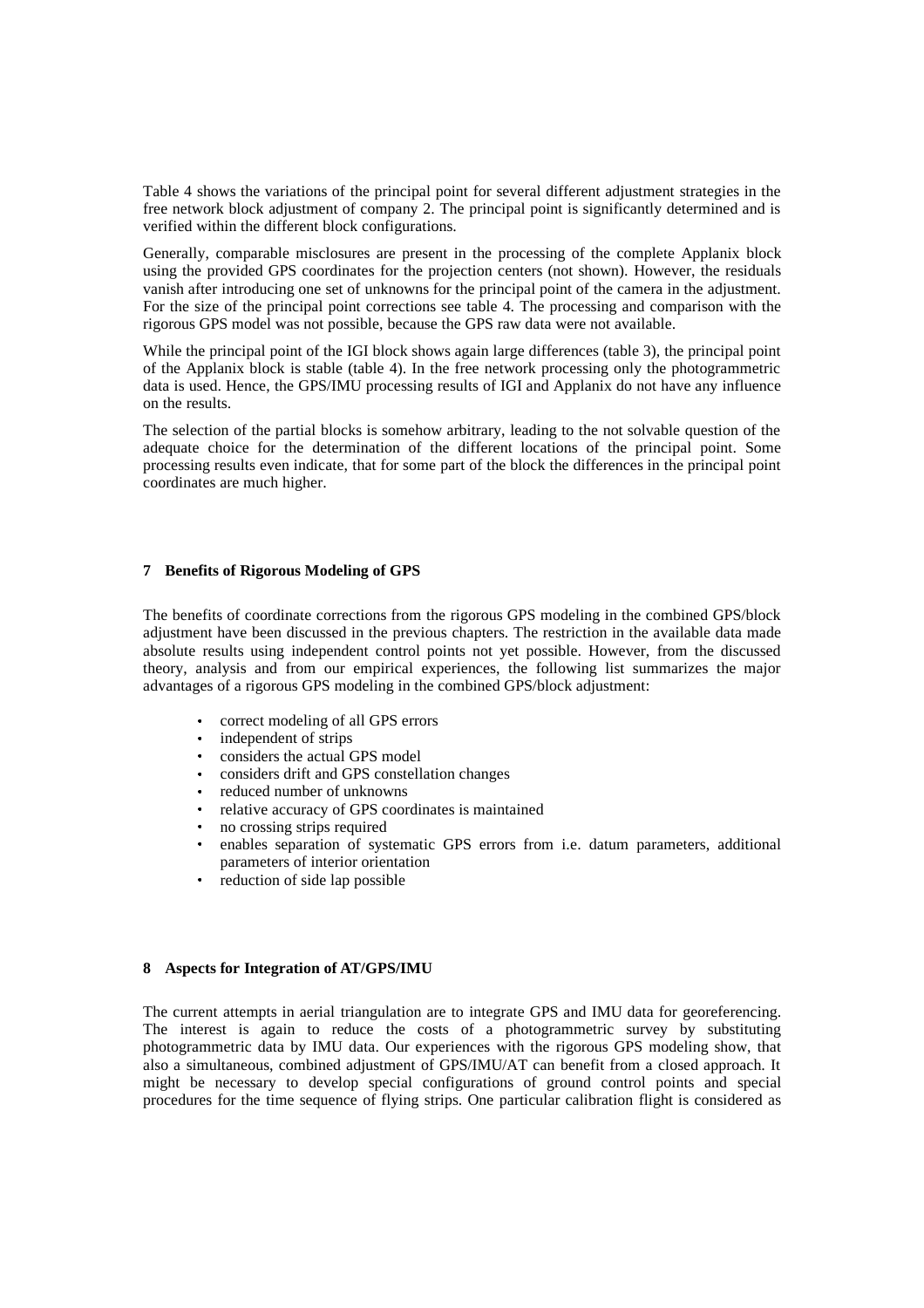not sufficient to model remaining systematic GPS position effects adequately. It might work for certain accuracy requirements, but technical development and adoption of techniques for other applications and accuracy specifications proceed, which makes further investigations useful.

Nevertheless, the correct GPS modeling of remaining error requires the knowledge of the processing involved in all processing steps. The integration of IMU and GPS data must be known at least in some details to decide upon the model to be used in the combined adjustment. On the one hand the IMU data can be used solely as a sensor of orientation in addition to GPS for positioning, on the other hand the IMU data can be integrated for positioning and coupled with GPS data for a combined trajectory. In the latter case, the rigorous model as well as simple shift & drift approximation for remaining systematic GPS errors might fail without the knowledge of the processing.

The accuracy of orientation data from an IMU is generally not sufficient to significantly constrain the external orientation of AT. However, the intention of the use of IMU data is the transfer of exterior orientation with a reduction of ground control points and photogrammetric data. It is essential for this task, that the parameter of interior orientation can be separated from the exterior orientation. The calibration of the camera's principal point must be accurate to 20 µm, because in dependency of the actual photo scale significant errors are possible for the coordinates in object space. Again, there exists a high correlation between IMU data and the principal point. The separation of these error components is only practicable with the rigorous GPS model in the combined adjustment.

#### **9 Conclusion**

The rigorous GPS modeling in the combined GPS/block adjustment has been explained. The advantages and benefits of the approach and comparisons with the shift & drift approach have been discussed. The rigorous GPS model in the combined GPS/block adjustment uses the actual GPS satellite geometry and keeps the geometric relationship between individual strips and the complete block. The strengthening of geometry becomes obvious as crossing flight strips can be completely dropped, even for blocks with few control points. The rigorous GPS approach allows to estimate GPS position corrections for a complete block using strictly the functional GPS model. Hence, the correlation with other parameters of interest is significantly reduced, which allows to account for individual error components of the block adjustment.

The use of IMU data in the combined block adjustment is encouraging, although no actual IMU data has been used in this paper, benefits for a closed adjustment of GPS/IMU/AT from the rigorous GPS modeling are expected. Additional investigation and analysis is required in this respect.

At the time of writing, the data of the OEEPE test is restricted. There are no independent checks for absolute comparisons available or other useful comparisons of the rigorous GPS modeling using GEONAP−K/BINGO−F were possible. The check points will be made available in a later phase of the OEEPE test, and will then be used to completed and report the investigations.

After numerous investigation and analysis of the photogrammetric part of the OEEPE test data, it must be assumed, that differences in performance and accuracy of the two data set within the OEEPE test might be caused by the provided photogrammetric data and not necessarily by differences of the GPS/IMU systems of the companies IGI and Applanix. There are a lot of steps involved from picture taking to image coordinate determination, which in general are all capable to introduce the detected effect. However, the principal point is an essential part of the